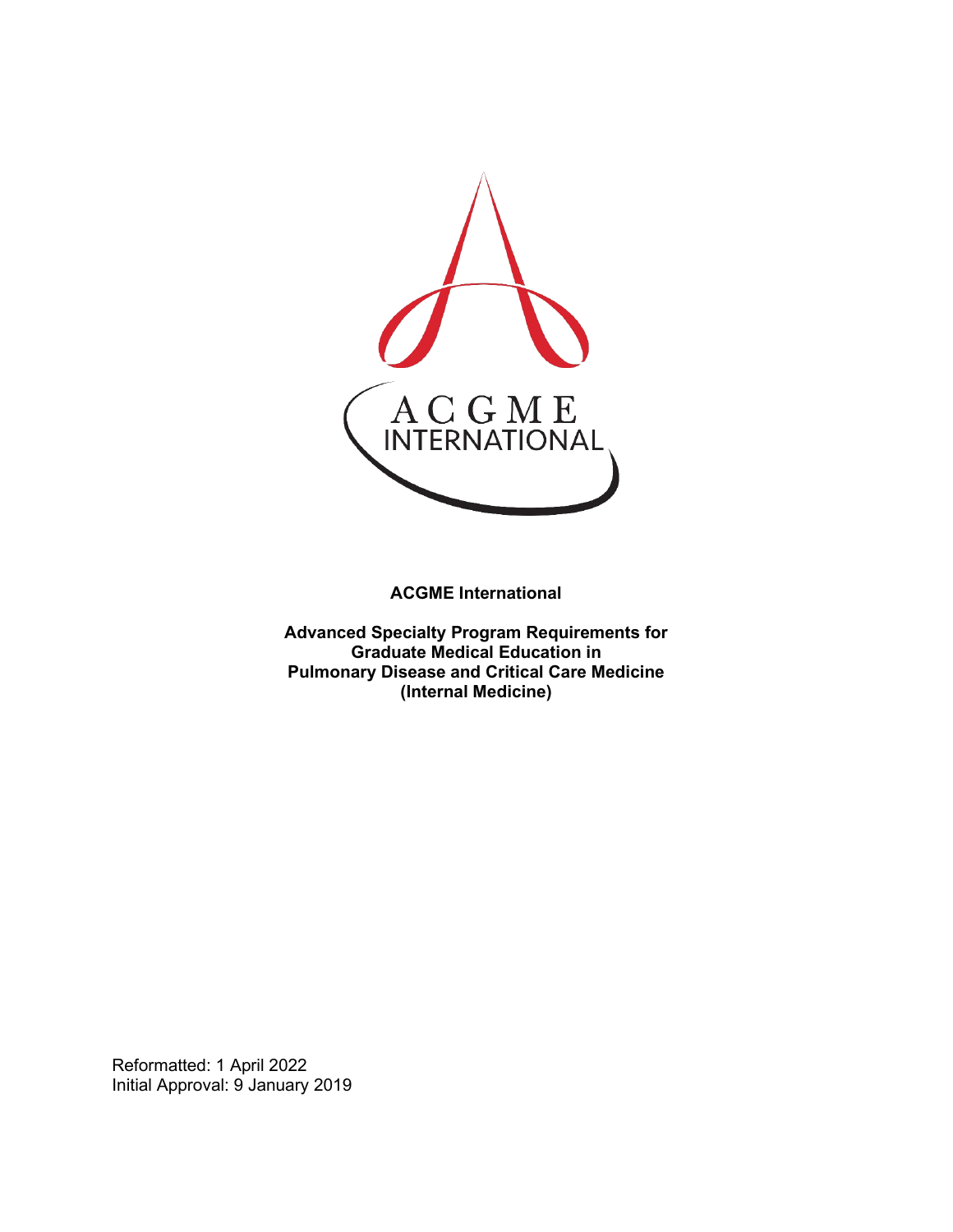### **ACGME International Specialty Program Requirements for Graduate Medical Education Pulmonary Disease and Critical Care Medicine (Internal Medicine)**

## **Int. Introduction**

*Background and Intent: Programs must achieve and maintain Foundational Accreditation according to the ACGME-I Foundational Requirements prior to receiving Advanced Specialty Accreditation. The Advanced Specialty Requirements noted below complement the ACGME-I Foundational Requirements. For each section, the Advanced Specialty Requirements should be considered together with the Foundational Requirements.*

# **Int. I. Definition and Scope of the Specialty**

Pulmonary disease medicine focuses on the etiology, diagnosis, prevention, and treatment of diseases affecting the lungs and related organs. Critical care medicine includes the diagnosis, management, and prevention of complications in patients who are severely ill and require intensive monitoring and/or organ system support. Pulmonary disease and critical care medicine fellowships provide advanced education to allow the fellow to acquire competence in these subspecialties with sufficient expertise to act as an independent consultant.

# **Int. II. Duration of Education**

Int. II.A. The educational program in pulmonary disease and critical care medicine must be 36 or 48 months in length.

# **I. Institution**

# **I.A. Sponsoring Institution**

- I.A.1. A fellowship in pulmonary disease and critical care medicine must function as an integral part of an ACGME-I-accredited residency in internal medicine.
- I.A.2. The primary clinical site should have at least three ACGME-I-accredited internal medicine subspecialty programs from the following disciplines: cardiovascular disease; gastroenterology; infectious diseases; nephrology; or pulmonary disease.
- I.A.3. The Sponsoring Institution must:
- I.A.3.a) establish the fellowship within a department of internal medicine or an administrative unit whose primary mission is the advancement of internal medicine subspecialty education and patient care; and,
- I.A.3.b) provide the program director with adequate support for the administrative activities of the fellowship.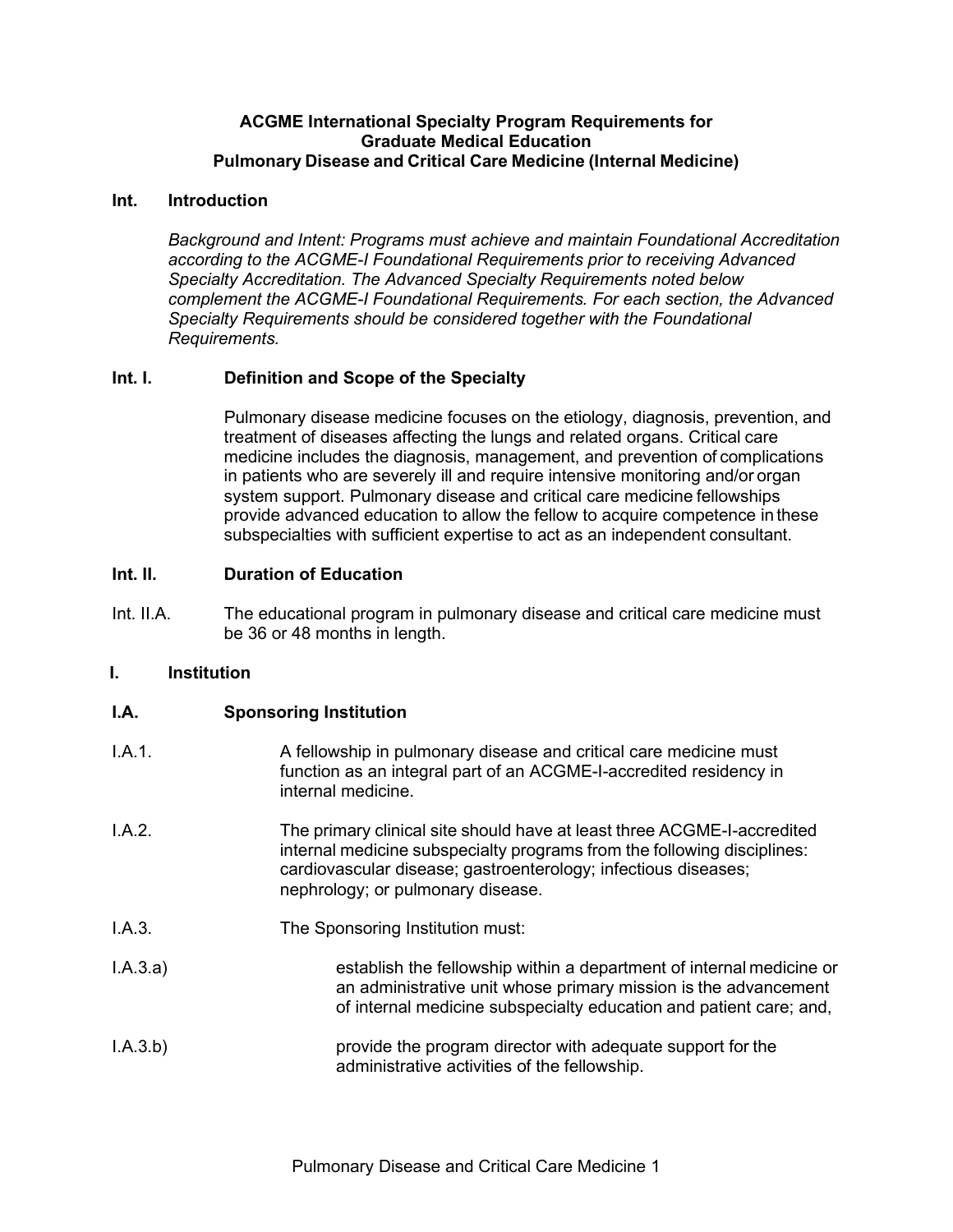I.A.4. The Sponsoring Institution and participating sites must share appropriate inpatient and outpatient faculty performance data with the program director.

# **I.B. Participating Sites**

See International Foundational Requirements, Section I.B.

| П. | <b>Program Personnel and Resources</b> |
|----|----------------------------------------|
|----|----------------------------------------|

| ш.        | Program Personnel and Resources                                                                                                                                          |
|-----------|--------------------------------------------------------------------------------------------------------------------------------------------------------------------------|
| II.A.     | <b>Program Director</b>                                                                                                                                                  |
| II.A.1.   | The program director must:                                                                                                                                               |
| ILA.1.a)  | monitor fellow stress, including mental or emotional conditions<br>inhibiting performance or learning, and drug- or alcohol related<br>dysfunction;                      |
| ILA.1.b)  | provide access to timely confidential counseling and psychological<br>support services to fellows;                                                                       |
| ILA.1.c)  | evaluate and modify situations that demand excessive service or<br>consistently produce undesirable stress on fellows;                                                   |
| ILA.1.d)  | ensure that fellows' service responsibilities are limited to patients<br>for whom the teaching service has diagnostic and therapeutic<br>responsibility; and,            |
| ILA.1.e)  | participate in academic societies and educational programs<br>designed to enhance educational and administrative skills.                                                 |
| II.B.     | <b>Faculty</b>                                                                                                                                                           |
| II.B.1.   | Faculty members must teach and supervise fellows in the performance<br>and interpretation of procedures.                                                                 |
| ILB.1.a)  | This must be documented in each fellow's record, including<br>indications, outcomes, diagnoses, and supervisor(s).                                                       |
| II.B.2.   | In addition to the program director, there must be at least three core<br>faculty members.                                                                               |
| II.B.2.a) | For programs with more than nine fellows, there must be at least<br>one core faculty member for every 1.5 fellows.                                                       |
| II.B.3.   | Core faculty members must be active clinicians with knowledge of,<br>experience in, and commitment to pulmonary disease and/or critical care<br>medicine as a specialty. |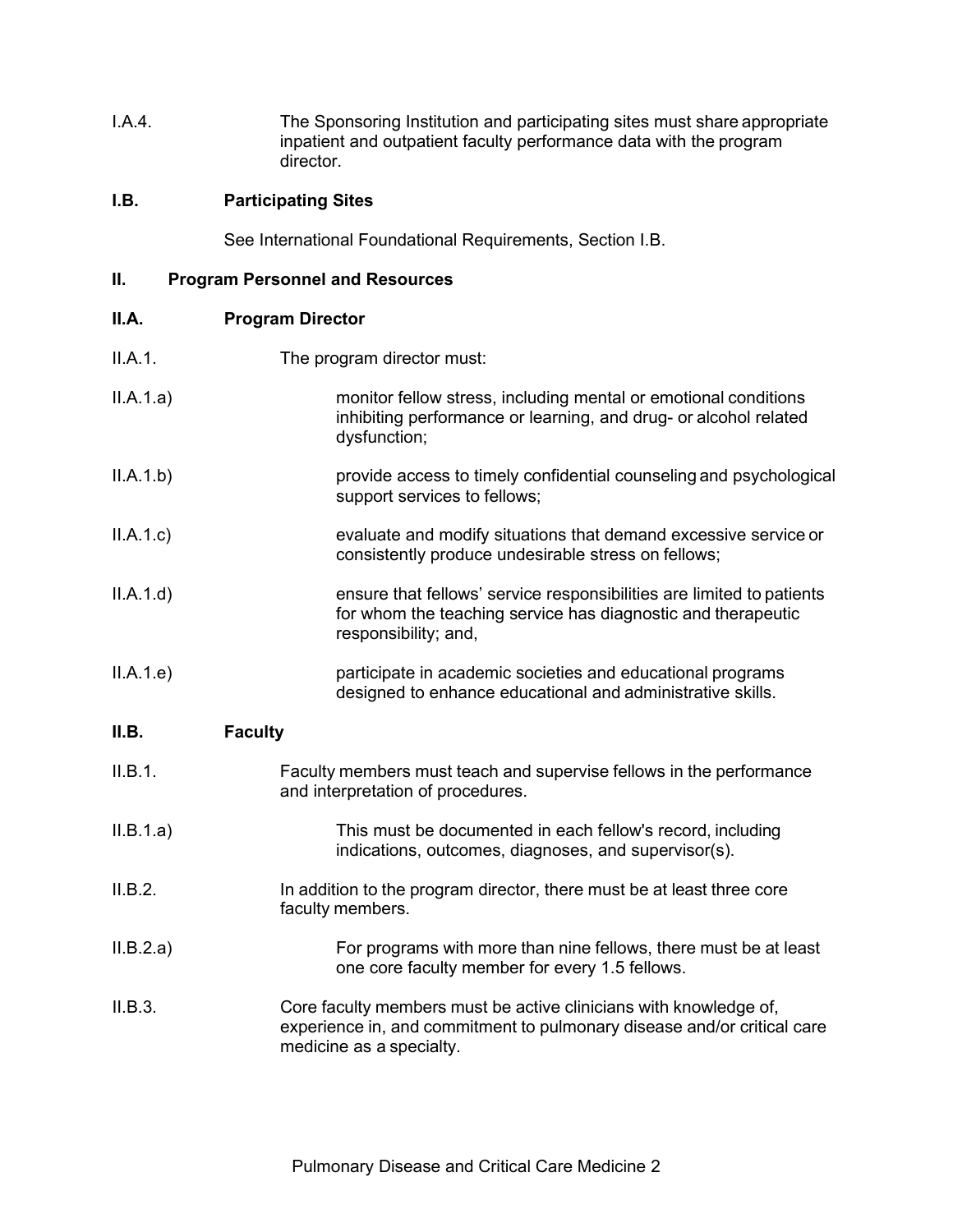| II.B.4.     | Core faculty members must assist the program director in planning,<br>implementing, monitoring, and evaluating fellows' clinical and research<br>education.                                                                                                                                           |
|-------------|-------------------------------------------------------------------------------------------------------------------------------------------------------------------------------------------------------------------------------------------------------------------------------------------------------|
| II.B.4.a)   | At least one core faculty member must be knowledgeable in<br>evaluation and assessment of the ACGME-I Competencies and<br>devote significant time to evaluating fellows, including through<br>direct observation.                                                                                     |
| II.B.5.     | Clinical faculty members with certification and/or expertise in cardiology,<br>gastroenterology, hematology, infectious disease, nephrology, and<br>oncology must regularly participate in the program.                                                                                               |
| II.B.6.     | Clinical faculty members from anesthesiology, cardiovascular surgery,<br>emergency medicine, general surgery, neurological surgery, neurology,<br>obstetrics and gynecology, orthopaedic surgery, thoracic surgery, urology,<br>and vascular surgery must be available to participate in the program. |
| II.C.       | <b>Other Program Personnel</b>                                                                                                                                                                                                                                                                        |
| II.C.1.     | There must be services available from other health care professionals,<br>including dietitians, language interpreters, nurses, occupational<br>therapists, physical therapists, and social workers.                                                                                                   |
| II.C.2.     | Personnel must include nurses and technicians skilled in critical care<br>instrumentation, respiratory function, and laboratory medicine.                                                                                                                                                             |
| II.C.3.     | There must be appropriate and timely consultation from other specialties.                                                                                                                                                                                                                             |
| II.D.       | <b>Resources</b>                                                                                                                                                                                                                                                                                      |
| II.D.1.     | The Sponsoring Institution must provide the broad range of facilities and<br>clinical support services required to provide comprehensive care of adult<br>patients.                                                                                                                                   |
| II.D.2.     | Inpatient and outpatient systems must be in place to prevent fellows from<br>performing routine clerical functions, such as scheduling tests and<br>appointments and retrieving records and letters.                                                                                                  |
| II.D.3.     | Critical care unit(s) must be located in a designated area within the<br>hospital, and must be constructed and designed specifically for the care of<br>critically ill patients.                                                                                                                      |
| II.D.3.a)   | Whether operating in separate locations or as combined facilities,<br>the program must provide the equivalent of a medical intensive<br>care unit (MICU), a surgical intensive care unit (SICU), and a<br>coronary intensive care unit (CICU).                                                        |
| ILD.3.a)(1) | The MICU or its equivalent must be at the primary clinical<br>site.                                                                                                                                                                                                                                   |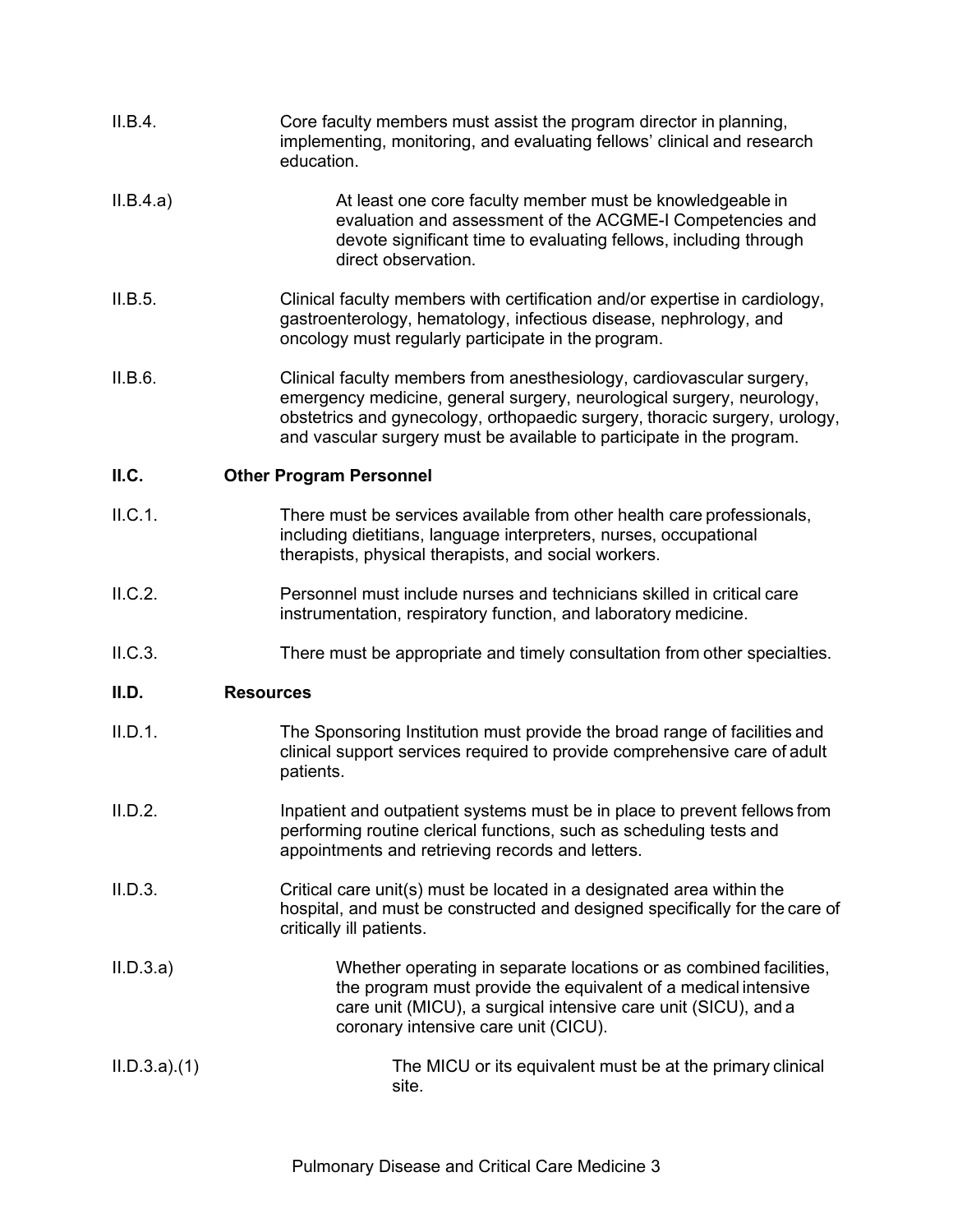| ILD.3.a)(2) | The MICU should be the focus of a teaching service.                                                                                                                                                                                       |
|-------------|-------------------------------------------------------------------------------------------------------------------------------------------------------------------------------------------------------------------------------------------|
| II.D.4.     | There must be facilities to care for patients with acute myocardial<br>infarction, severe trauma, shock, recent open heart surgery, recent major<br>thoracic or abdominal surgery, and severe neurologic and neurosurgical<br>conditions. |
| II.D.5.     | Laboratory and imaging services must be available, including:                                                                                                                                                                             |
| II.D.5.a)   | a supporting laboratory that provides complete and prompt<br>laboratory evaluation;                                                                                                                                                       |
| II.D.5.b)   | a pulmonary function testing laboratory;                                                                                                                                                                                                  |
| II.D.5.c    | timely bedside imaging services for patients in the critical care<br>units;                                                                                                                                                               |
| II.D.5.d    | computed tomography (CT) imaging, to include CT angiography;<br>and,                                                                                                                                                                      |
| II.D.5.e    | a bronchoscopy suite, to include appropriate space and staffing for<br>pulmonary procedures.                                                                                                                                              |
| II.D.6.     | Support services must be available, including:                                                                                                                                                                                            |
| II.D.6.a)   | an active emergency service;                                                                                                                                                                                                              |
| II.D.6.b)   | an active open heart surgery program;                                                                                                                                                                                                     |
| II.D.6.c    | general surgical support;                                                                                                                                                                                                                 |
| II.D.6.d    | nutritional support services;                                                                                                                                                                                                             |
| II.D.6.e    | otolaryngology service;                                                                                                                                                                                                                   |
| II.D.6.f    | pathology services, to include exfoliative cytology;                                                                                                                                                                                      |
| ILD.6.g     | post-operative care and respiratory care services; and,                                                                                                                                                                                   |
| II.D.6.h    | a thoracic surgery service.                                                                                                                                                                                                               |
| II.D.7.     | A sufficient number of patients of each gender and a broad range of ages<br>must be available to allow each fellow to achieve the required educational<br>outcomes.                                                                       |
| II.D.7.a)   | The program must provide opportunities to manage adult patients<br>with a wide variety of serious illnesses and injuries requiring<br>treatment in a critical care setting.                                                               |
| II.D.7.b)   | There must be an average daily census of at least five patients per<br>fellow during assignments to critical care units.                                                                                                                  |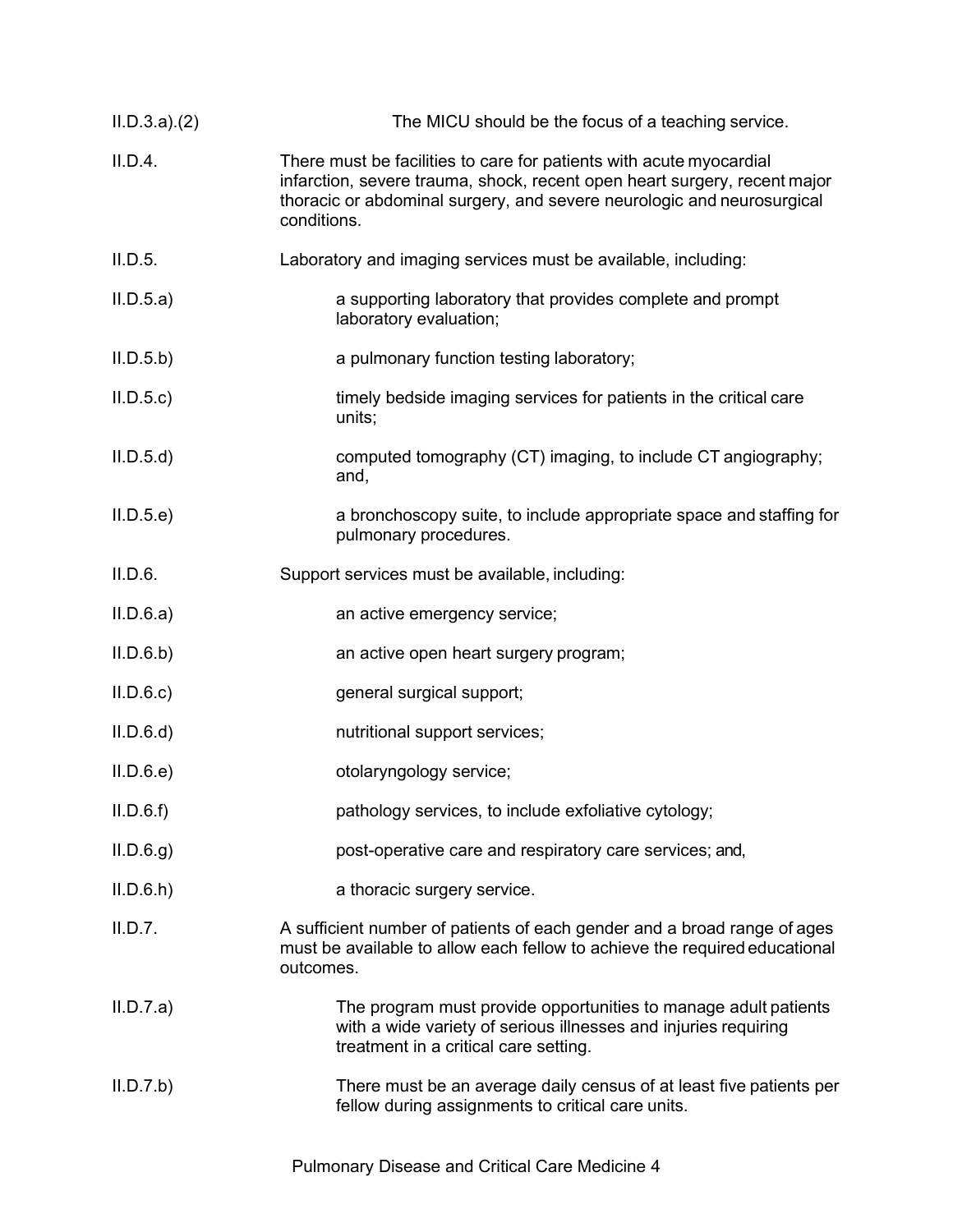II.D.8. Other services should be available, including anesthesiology, immunology, laboratory medicine, microbiology, occupational medicine, otolaryngology, pathology, physical medicine and rehabilitation, and radiology.

## **III. Fellow Appointment**

### **III.A. Eligibility Criteria**

III.A.1. Prior to appointment in the program, fellows should have completed an ACGME-I-accredited residency program in internal medicine, or an internal medicine residency program acceptable to the Sponsoring Institution's Graduate Medical Education Committee.

### **III.B. Number of Fellows**

See International Foundational Requirements, Section III.B.

## **IV. Specialty-Specific Educational Program**

| IV.A.           | <b>ACGME-I Competencies</b>                                                                                                                                                                                                                        |
|-----------------|----------------------------------------------------------------------------------------------------------------------------------------------------------------------------------------------------------------------------------------------------|
| IV.A.1.         | The program must integrate the following ACGME-I Competencies into<br>the curriculum.                                                                                                                                                              |
| IV.A.1.a)       | Professionalism                                                                                                                                                                                                                                    |
| IV.A.1.a)(1)    | Fellows must demonstrate a commitment to<br>professionalism and an adherence to ethical principles.                                                                                                                                                |
| IV.A.1.a)(1)(a) | Fellows must demonstrate high standards of ethical<br>behavior, including maintaining appropriate<br>professional boundaries and relationships with<br>other physicians and other health care team<br>members, and avoiding conflicts of interest. |
| IV.A.1.b)       | <b>Patient Care and Procedural Skills</b>                                                                                                                                                                                                          |
| IV.A.1.b)(1)    | Fellows must provide patient care that is compassionate,<br>appropriate, and effective for the treatment of health<br>problems and the promotion of health. Fellows must<br>demonstrate competence in:                                             |
| IV.A.1.b)(1)(a) | the practice of health promotion, disease<br>prevention, diagnosis, care, and treatment of<br>patients of each gender, from adolescence to old<br>age, during health and all stages of illness;                                                    |
| IV.A.1.b)(1)(b) | prevention, evaluation, and management of both<br>inpatients and outpatients with:                                                                                                                                                                 |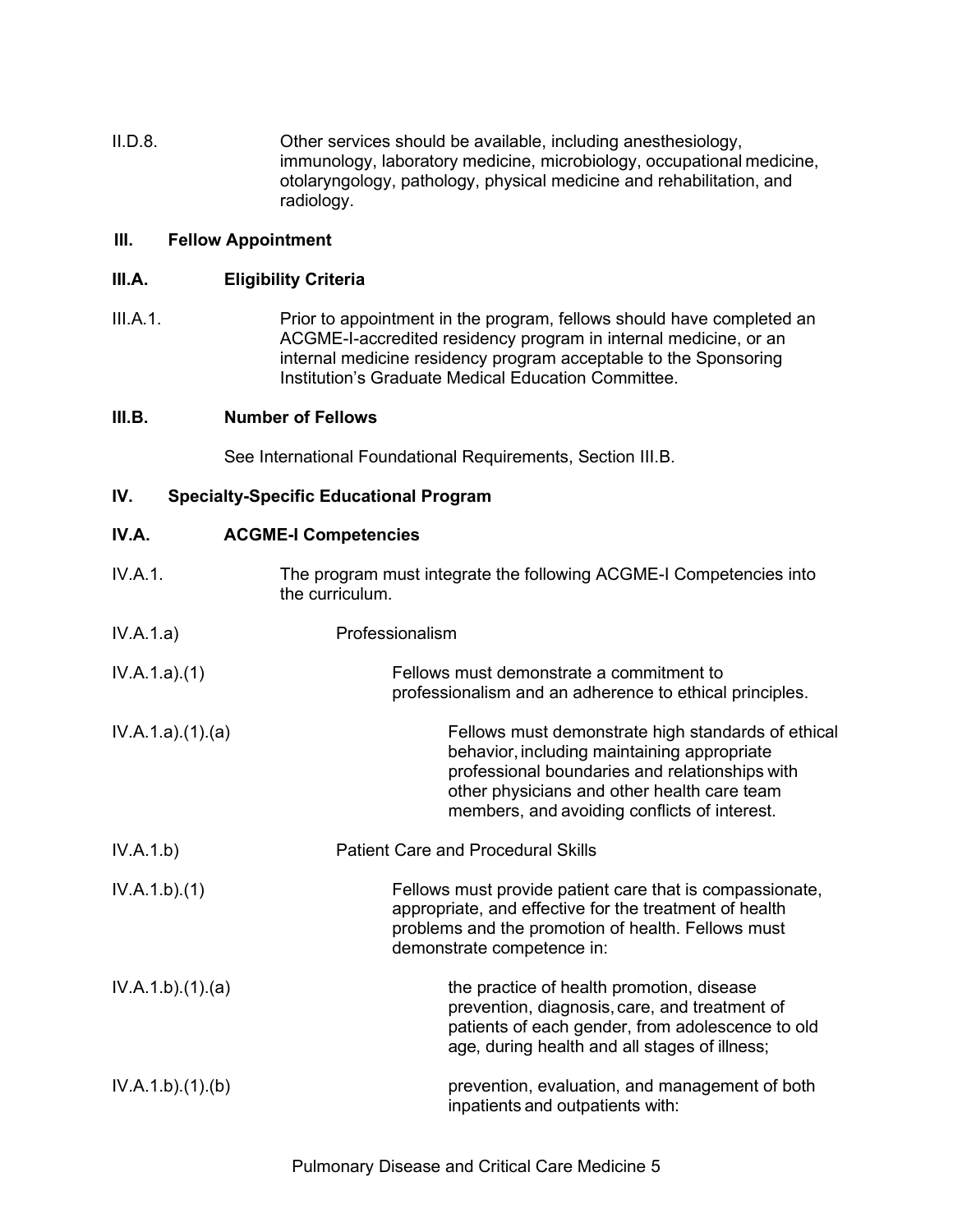| IV.A.1.b)(1)(b)(i)       | acute lung injury, including radiation,<br>inhalation, and trauma;                                                                                      |
|--------------------------|---------------------------------------------------------------------------------------------------------------------------------------------------------|
| IV.A.1.b).(1).(b).(ii)   | acute metabolic disturbances, including<br>overdosages and intoxication syndromes;                                                                      |
| IV.A.1.b)(1)(b)(iii)     | anaphylaxis and acute allergic reactions in<br>the critical care unit;                                                                                  |
| IV.A.1.b).(1).(b).(iv)   | cardiovascular disease in the critical care<br>unit;                                                                                                    |
| IV.A.1.b)(1)(b)(v)       | circulatory failure;                                                                                                                                    |
| IV.A.1.b)(1)(b)(vi)      | detection and prevention of iatrogenic and<br>nosocomial problems in critical care<br>medicine;                                                         |
| IV.A.1.b)(1)(b)(vii)     | diffuse interstitial lung disease;                                                                                                                      |
| IV.A.1.b)(1)(b)(viii)    | disorders of the pleura and the<br>mediastinum;                                                                                                         |
| IV.A.1.b)(1)(b)(ix)      | end-of-life issues and palliative care;                                                                                                                 |
| IV.A.1.b)(1)(b)(x)       | hypertensive emergencies;                                                                                                                               |
| IV.A.1.b)(1)(b)(xi)      | iatrogenic respiratory diseases, including<br>drug-induced disease;                                                                                     |
| IV.A.1.b)(1)(b)(xii)     | immunosuppressed conditions in the critical<br>care unit;                                                                                               |
| IV.A.1.b)(1)(b)(xiii)    | metabolic, nutritional, and endocrine effects<br>of critical illness, and hematologic and<br>coagulation disorders associated with<br>critical illness: |
| IV.A.1.b)(1)(b)(xiv)     | multi-organ system failure;                                                                                                                             |
| IV.A.1.b)(1)(b)(xv)      | obstructive lung diseases, including asthma,<br>bronchitis, emphysema, and bronchiectasis;                                                              |
| IV.A.1.b)(1)(b)(xvi)     | occupational and environmental lung<br>diseases;                                                                                                        |
| IV.A.1.b).(1).(b).(xvii) | peri-operative critically ill patients, including<br>hemodynamic and ventilator support;                                                                |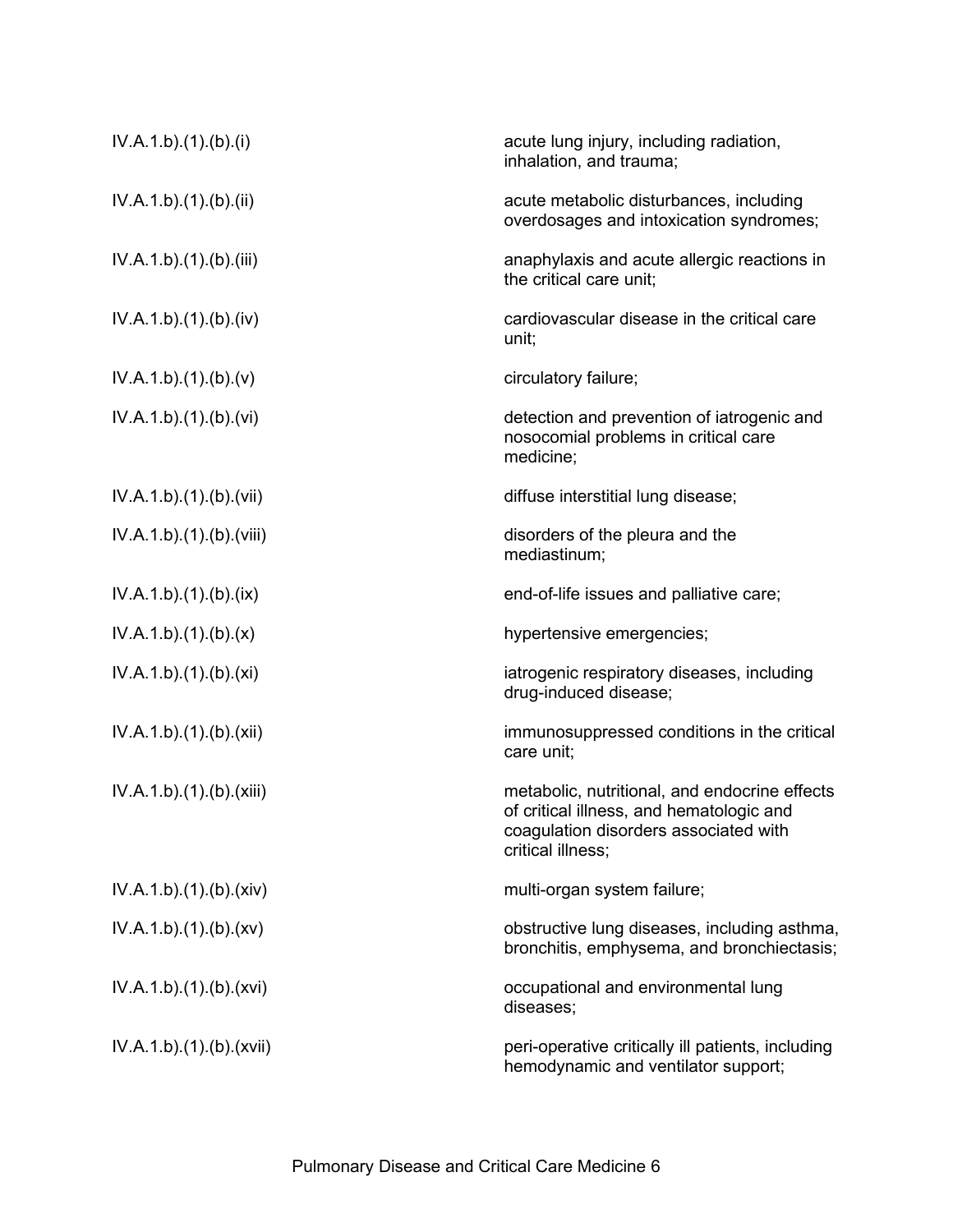| IV.A.1.b)(1)(b)(xviii)     | psychosocial and emotional effects of<br>critical illness on patients and their families;                                                                                                                                            |
|----------------------------|--------------------------------------------------------------------------------------------------------------------------------------------------------------------------------------------------------------------------------------|
| IV.A.1.b)(1)(b)(xix)       | pulmonary embolism and pulmonary<br>embolic disease;                                                                                                                                                                                 |
| IV.A.1.b)(1)(b)(xx)        | pulmonary infections, including tuberculous,<br>fundal, and infections in the<br>immunocompromised host, such as human<br>immunodeficiency virus (HIV) infection-<br>related infections;                                             |
| IV.A.1.b)(1)(b)(xxi)       | pulmonary malignancy, both primary and<br>metastatic;                                                                                                                                                                                |
| IV.A.1.b)(1)(b)(xxii)      | pulmonary manifestations of systemic<br>diseases, including collagen vascular<br>disease and diseases that are primary in<br>other organs;                                                                                           |
| IV.A.1.b).(1).(b).(xxiii)  | pulmonary vascular disease, including<br>primary and secondary pulmonary<br>hypertension and the vasculitis and<br>pulmonary hemorrhage syndromes;                                                                                   |
| IV.A.1.b)(1)(b)(xxiv)      | renal disorders in the critical care unit,<br>including electrolyte and acid-base<br>disturbance and acute renal failure;                                                                                                            |
| IV.A.1.b)(1)(b)(xxx)       | respiratory failure, including the acute<br>respiratory distress syndrome, acute and<br>chronic respiratory failure in obstructive lung<br>diseases, and neuromuscular respiratory<br>drive disorders;                               |
| IV.A.1.b).(1).(b).(xxvi)   | sepsis and sepsis syndrome;                                                                                                                                                                                                          |
| IV.A.1.b)(1)(b)(xxxii)     | severe organ dysfunction resulting in critical<br>illness, including disorders of the<br>gastrointestinal, neurologic, endocrine,<br>hematologic, musculoskeletal, and immune<br>systems, as well as infections and<br>malignancies; |
| IV.A.1.b).(1).(b).(xxviii) | shock syndromes; and,                                                                                                                                                                                                                |
| IV.A.1.b)(1)(b)(xxix)      | sleep-disordered breathing.                                                                                                                                                                                                          |
| IV.A.1.b)(2)               | Fellows must be able to perform all medical, diagnostic,<br>and surgical procedures considered essential for the area<br>of practice. Fellows must demonstrate competence in:                                                        |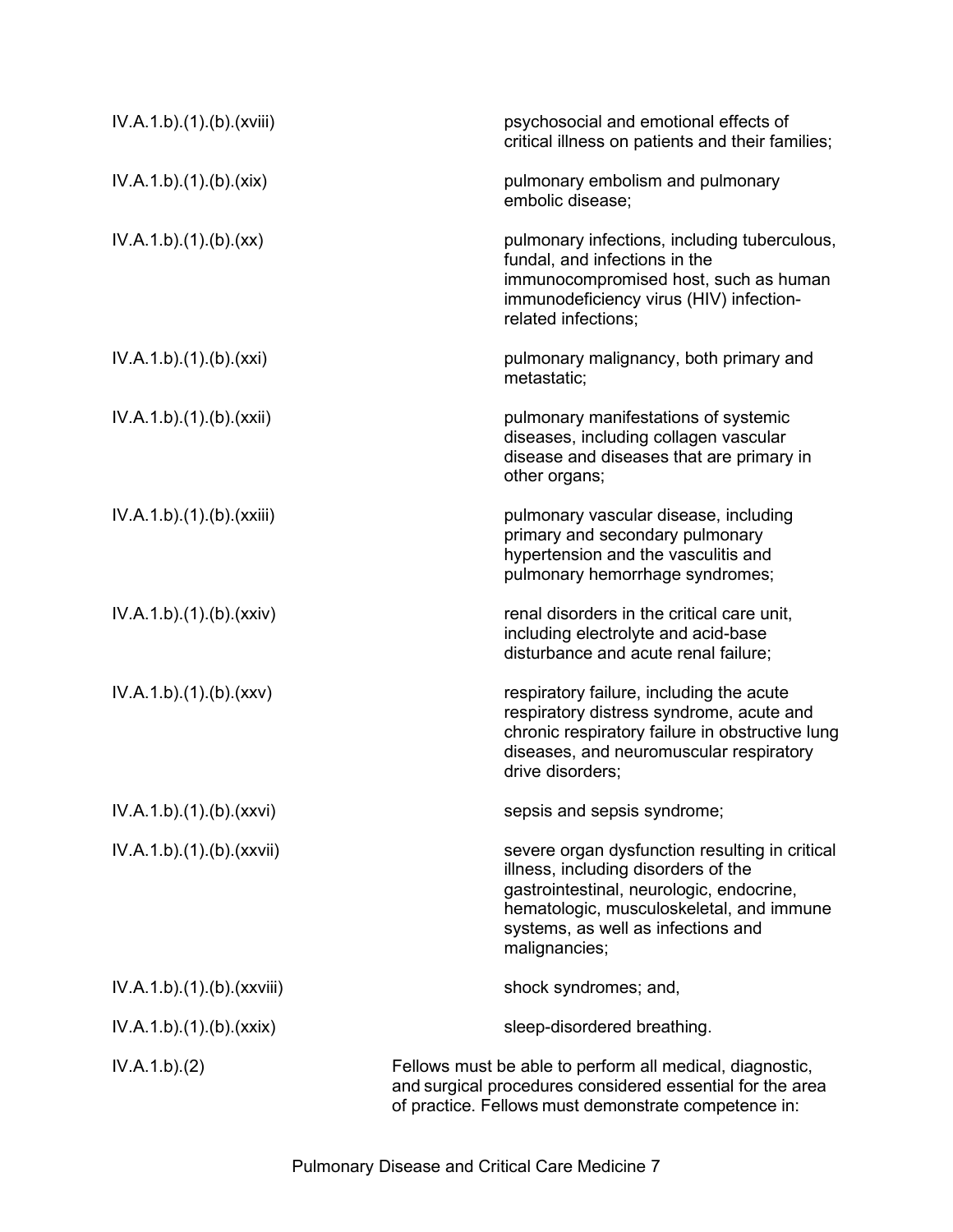| IV.A.1.b)(2).(a)        | interpreting data derived from various bedside<br>devices commonly employed to monitor patients,<br>and from laboratory studies related to sputum,<br>bronchopulmonary secretions, pleural fluid; and,                                                                                                                        |
|-------------------------|-------------------------------------------------------------------------------------------------------------------------------------------------------------------------------------------------------------------------------------------------------------------------------------------------------------------------------|
| IV.A.1.b)(2)(b)         | procedural and technical skills, including:                                                                                                                                                                                                                                                                                   |
| IV.A.1.b)(2)(b)(i)      | airway management;                                                                                                                                                                                                                                                                                                            |
| IV.A.1.b)(2)(b)(ii)     | the use of a variety of positive pressure<br>ventilator modes, to include:                                                                                                                                                                                                                                                    |
| IV.A.1.b)(2)(b)(ii)(a)  | initiation and maintenance of<br>ventilator support;                                                                                                                                                                                                                                                                          |
| IV.A.1.b)(2)(b)(ii)(b)  | respiratory care techniques; and,                                                                                                                                                                                                                                                                                             |
| IV.A.1.b)(2)(b)(ii)(c)  | withdrawal of mechanical ventilator<br>support.                                                                                                                                                                                                                                                                               |
| IV.A.1.b)(2)(b)(iii)    | the use of reservoir masks and continuous<br>positive airway pressure masks for delivery<br>of supplemental oxygen, humidifiers,<br>nebulizers, and incentive spirometry;                                                                                                                                                     |
| IV.A.1.b)(2)(b)(iv)     | flexible fiber-optic bronchoscopy<br>procedures, to include those where<br>endobronchial and transbronchial biopsies,<br>and transbronchial needle aspiration are<br>performed;                                                                                                                                               |
| IV.A.1.b)(2)(b)(iv)(a)  | Each fellow must perform a<br>minimum of 100 such procedures.                                                                                                                                                                                                                                                                 |
| IV.A.1.b)(2)(b)(v)      | pulmonary function tests to assess<br>respiratory mechanics and gas exchange, to<br>include spirometry, flow volume studies,<br>lung volumes, diffusing capacity, arterial<br>blood gas analysis, exercise studies, and<br>interpretation of the results of<br>bronchoprovocation testing using<br>methacholine or histamine; |
| IV.A.1.b)(2)(b)(vi)     | diagnostic and therapeutic procedures, to<br>include paracentesis, lumbar puncture,<br>thoracentesis, endotracheal intubation, and<br>related procedures;                                                                                                                                                                     |
| IV.A.1.b).(2).(b).(vii) | use of chest tubes and drainage systems;                                                                                                                                                                                                                                                                                      |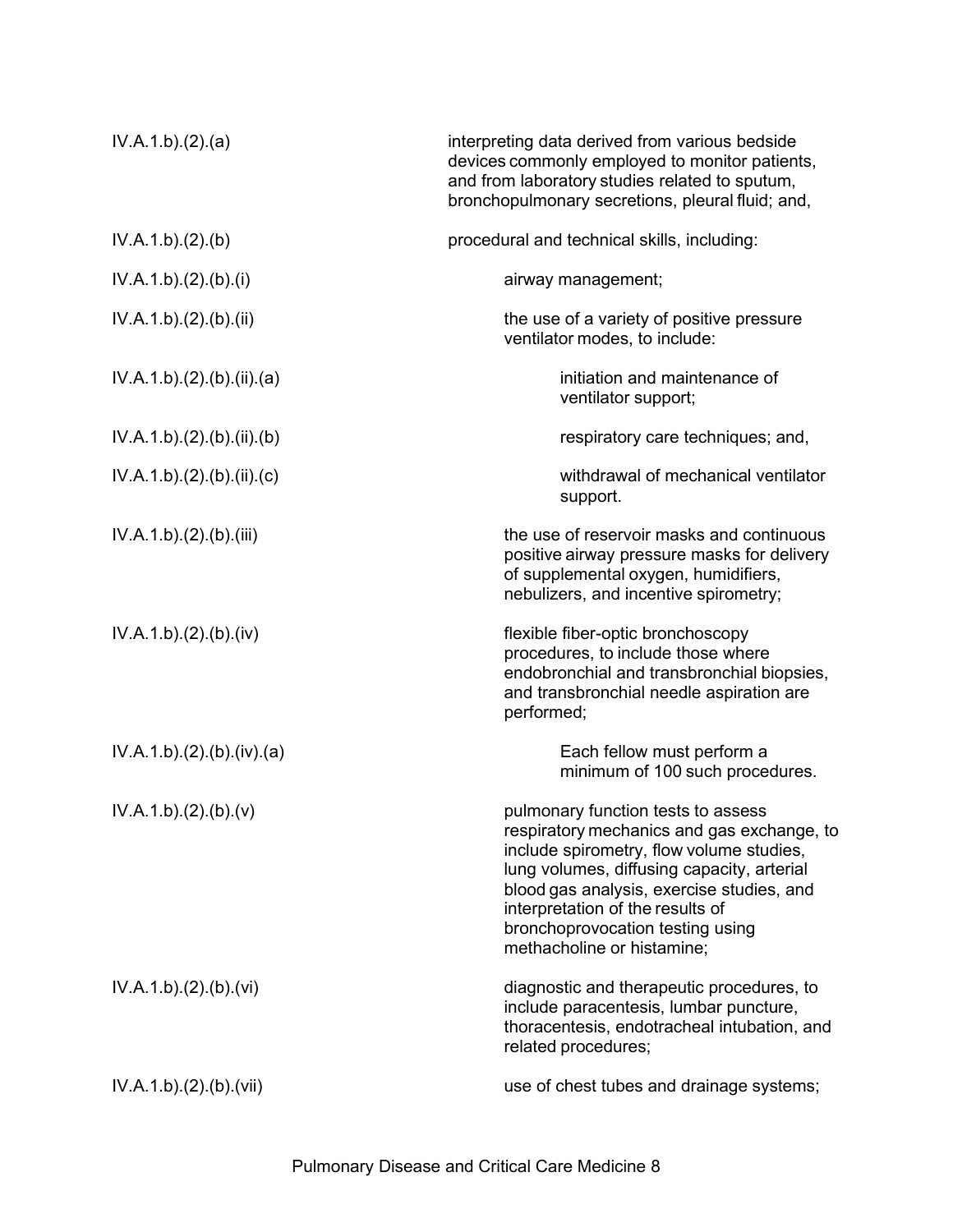| IV.A.1.b)(2)(b)(viii)     | insertion of arterial, central venous, and<br>pulmonary balloon flotation catheters;                                                                                                                                                                                                             |
|---------------------------|--------------------------------------------------------------------------------------------------------------------------------------------------------------------------------------------------------------------------------------------------------------------------------------------------|
| IV.A.1.b)(2)(b)(ix)       | operation of bedside hemodynamic<br>monitoring systems;                                                                                                                                                                                                                                          |
| IV.A.1.b)(2)(b)(x)        | emergency cardioversion;                                                                                                                                                                                                                                                                         |
| IV.A.1.b)(2)(b)(xi)       | interpretation of intracranial pressure<br>monitoring;                                                                                                                                                                                                                                           |
| IV.A.1.b)(2)(b)(xii)      | nutritional support;                                                                                                                                                                                                                                                                             |
| IV.A.1.b)(2)(b)(xiii)     | use of ultrasound techniques to perform<br>thoracentesis and place intravascular and<br>intracavitary tubes and catheters;                                                                                                                                                                       |
| IV.A.1.b)(2)(b)(xiv)      | use of transcutaneous pacemakers; and,                                                                                                                                                                                                                                                           |
| IV.A.1.b)(2)(b)(xv)       | use of paralytic agents and sedative and<br>analgesic drugs in the critical care unit.                                                                                                                                                                                                           |
| IV.A.1.c)                 | <b>Medical Knowledge</b>                                                                                                                                                                                                                                                                         |
| $IV.A.1.c.$ (1)           | Fellows must demonstrate knowledge of established and<br>evolving biomedical clinical, epidemiological, and social-<br>behavioral sciences, as well as the application of this<br>knowledge to patient care. Fellows must demonstrate<br>knowledge of:                                           |
| IV.A.1.c.1(1).(a)         | the scientific method of problem solving and<br>evidence-based decision-making;                                                                                                                                                                                                                  |
| $IV.A.1.c.$ (1).(b)       | indications, contraindications, and techniques for,<br>and limitations, complications, and interpretation of<br>results of those diagnostic and therapeutic<br>procedures integral to the discipline, including the<br>appropriate indications for and use of screening<br>tests and procedures; |
| $IV.A.1.c$ . $(1).$ $(c)$ | the indications, contraindications, and<br>complications of placement of percutaneous<br>tracheostomies;                                                                                                                                                                                         |
| $IV.A.1.c$ . $(1).$ $(d)$ | imaging techniques commonly employed in the<br>evaluation of patients with pulmonary disease or<br>critical illness, including the use of ultrasound;                                                                                                                                            |
| $IV.A.1.c$ . $(1).$ (e)   | monitoring and supervising special services,<br>including:                                                                                                                                                                                                                                       |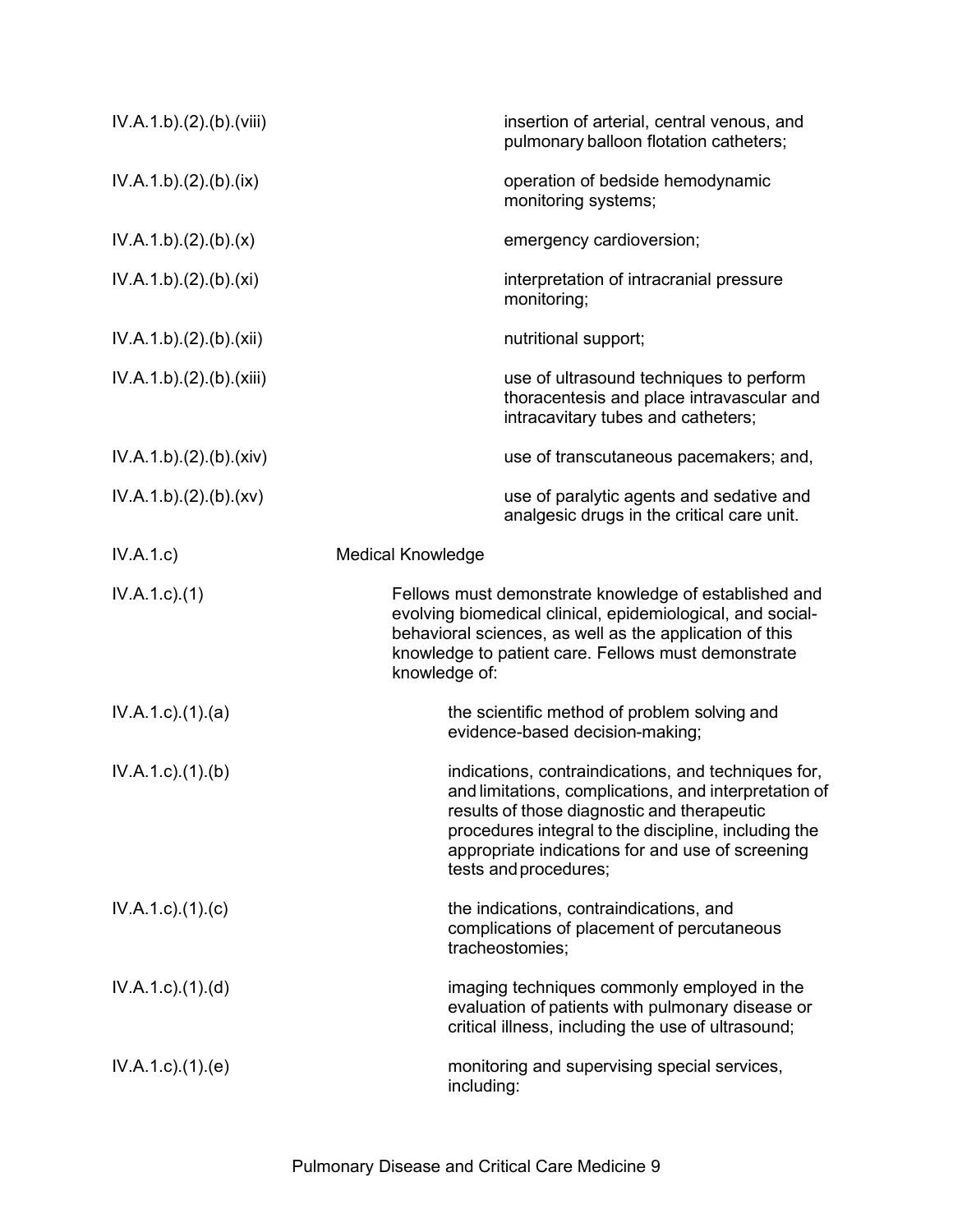| $IV.A.1.c$ ). $(1).e$ ). $(ii)$      | respiratory care units;                                                                                                                                                                                                                                |
|--------------------------------------|--------------------------------------------------------------------------------------------------------------------------------------------------------------------------------------------------------------------------------------------------------|
| $IV.A.1.c$ ). $(1).$ (e). $(ii)$     | pulmonary function laboratories, to include<br>quality control, quality assurance, and<br>proficiency standards; and,                                                                                                                                  |
| IV.A.1.c).(1).(e).(iii)              | respiratory care techniques and services.                                                                                                                                                                                                              |
| $IV.A.1.c$ . $(1).(f)$               | the basic sciences, with particular emphasis on:                                                                                                                                                                                                       |
| $IV.A.1.c$ ). $(1).(f).(i)$          | genetics and molecular biology as they                                                                                                                                                                                                                 |
| $IV.A.1.c$ ). $(1)$ . $(f)$ . $(ii)$ | relate to pulmonary diseases;<br>developmental biology; and,                                                                                                                                                                                           |
| $IV.A.1.c$ . $(1)$ . $(f)$ . $(iii)$ | pulmonary physiology, to include cell and<br>molecular biology and immunology, as they<br>relate to pulmonary disease.                                                                                                                                 |
| $IV.A.1.c.$ (1) $(g)$                | indications, complications, and outcomes of lung<br>transplantation;                                                                                                                                                                                   |
| $IV.A.1.c$ . $(1).(h)$               | pericardiocentesis;                                                                                                                                                                                                                                    |
| $IV.A.1.c$ ). $(1).$                 | percutaneous needle biopsies;                                                                                                                                                                                                                          |
| IV.A.1.c)(1)(j)                      | renal replacement therapy;                                                                                                                                                                                                                             |
| $IV.A.1.c$ . $(1).$ $(k)$            | pharmacokinetics, pharmacodynamics, and drug<br>metabolism and excretion in critical illness;                                                                                                                                                          |
| IV.A.1.c)(1)(I)                      | principles and techniques of administration and<br>management of a MICU;                                                                                                                                                                               |
| IV.A.1.c).(1).(m)                    | ethical, economic, and legal aspects of critical<br>illness;                                                                                                                                                                                           |
| $IV.A.1.c$ . $(1).$ $(n)$            | recognition and management of the critically ill from<br>disasters, including those caused by chemical and<br>biological agents; and,                                                                                                                  |
| $IV.A.1.c$ ). $(1).(o)$              | the psychosocial and emotional effects of critical<br>illness on patients and their families.                                                                                                                                                          |
| IV.A.1.d)                            | Practice-based Learning and Improvement                                                                                                                                                                                                                |
| IV.A.1.d)(1)                         | Fellows must demonstrate the ability to investigate and<br>evaluate their care of patients, to appraise and assimilate<br>scientific evidence, and to continuously improve patient<br>care based on constant self-evaluation and lifelong<br>learning. |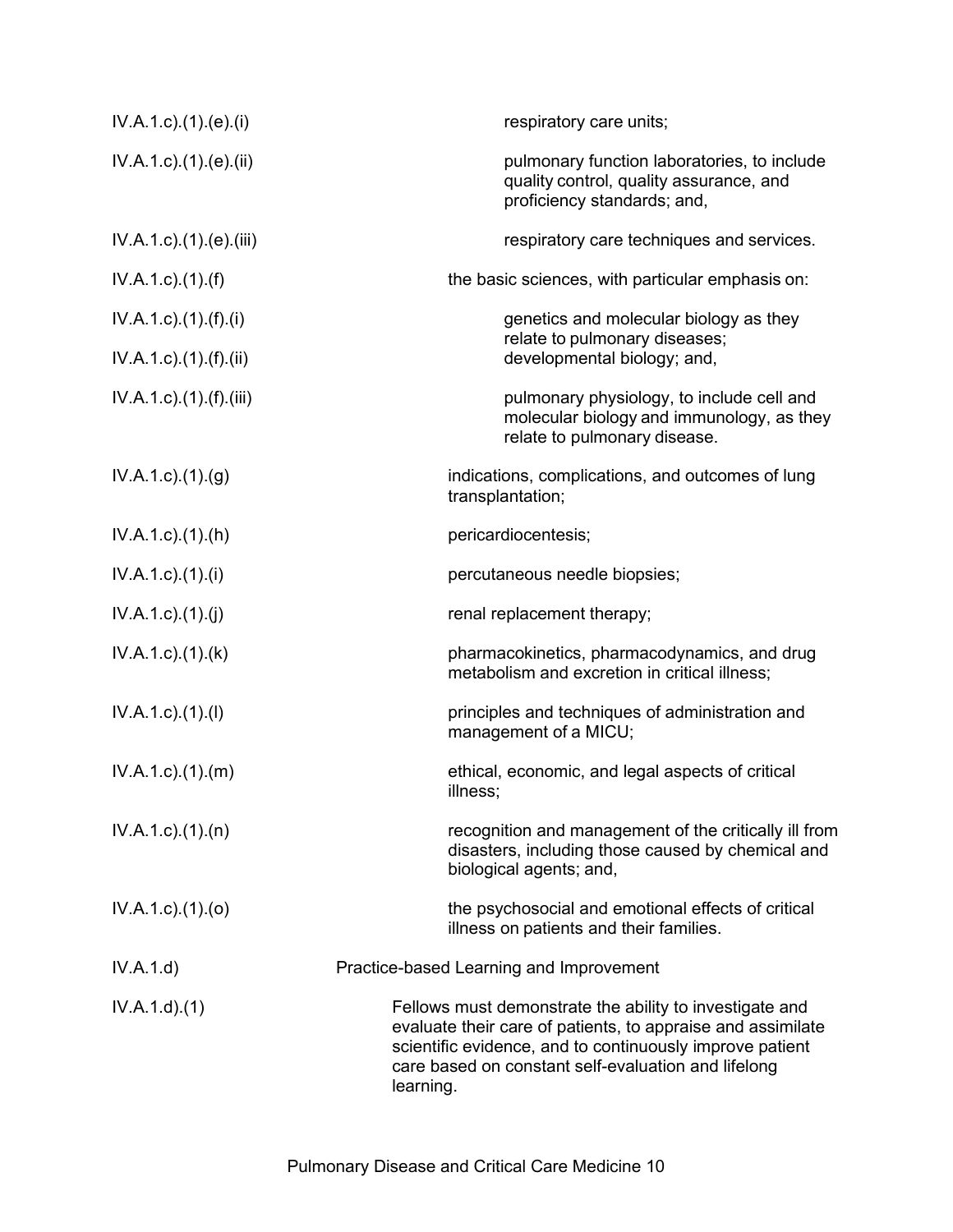| IV.A.1.d.(1).(a) | Fellows must obtain procedure-specific informed<br>consent by competently educating patients about<br>the rationale, techniques, and complications of<br>procedures.                                                                                                       |
|------------------|----------------------------------------------------------------------------------------------------------------------------------------------------------------------------------------------------------------------------------------------------------------------------|
| IV.A.1.e)        | Interpersonal and Communication Skills                                                                                                                                                                                                                                     |
| IV.A.1.e. (1)    | Fellows must demonstrate interpersonal and<br>communication skills that result in the effective exchange<br>of information and collaboration with patients, their<br>families, and health professionals.                                                                   |
| IV.A.1.f)        | <b>Systems-based Practice</b>                                                                                                                                                                                                                                              |
| IV.A.1.f)(1)     | Fellows must demonstrate an awareness of and<br>responsiveness to the larger context and system of health<br>care, including the social determinates of health, as well as<br>the ability to call effectively on other resources in the<br>system to produce optimal care. |
| IV.B.            | <b>Regularly Scheduled Educational Activities</b>                                                                                                                                                                                                                          |
| IV.B.1.          | The curriculum must include a didactic program based upon the core<br>knowledge content in pulmonary disease and critical care medicine.                                                                                                                                   |
| IV.B.2.          | The program must afford each fellow an opportunity to review topics<br>covered in conferences that a fellow was unable to attend.                                                                                                                                          |
| IV.B.3.          | Fellows must participate in clinical case conferences, journal clubs,<br>research conferences, and morbidity and mortality or quality improvement<br>conferences.                                                                                                          |
| IV.C.            | <b>Clinical Experiences</b>                                                                                                                                                                                                                                                |
| IV.C.1.          | Fellows must have at least 18 months of clinical experience, including:                                                                                                                                                                                                    |
| IV.C.1.a)        | at least nine months of patient care responsibility for inpatients<br>and outpatients with a wide variety of pulmonary diseases, with an<br>educational emphasis on pulmonary physiology and its correlation<br>with clinical disorders;                                   |
| IV.C.1.b)        | at least nine months in critical care medicine, of which at least six<br>months must be devoted to the care of critically ill medical patients<br>(MICU/CICU or equivalent); and,                                                                                          |
| IV.C.1.c)        | at least three months devoted to the care of critically ill non-<br>medical patients (SICU, burn unit, transplant unit, neurointensive<br>care unit, or equivalent).                                                                                                       |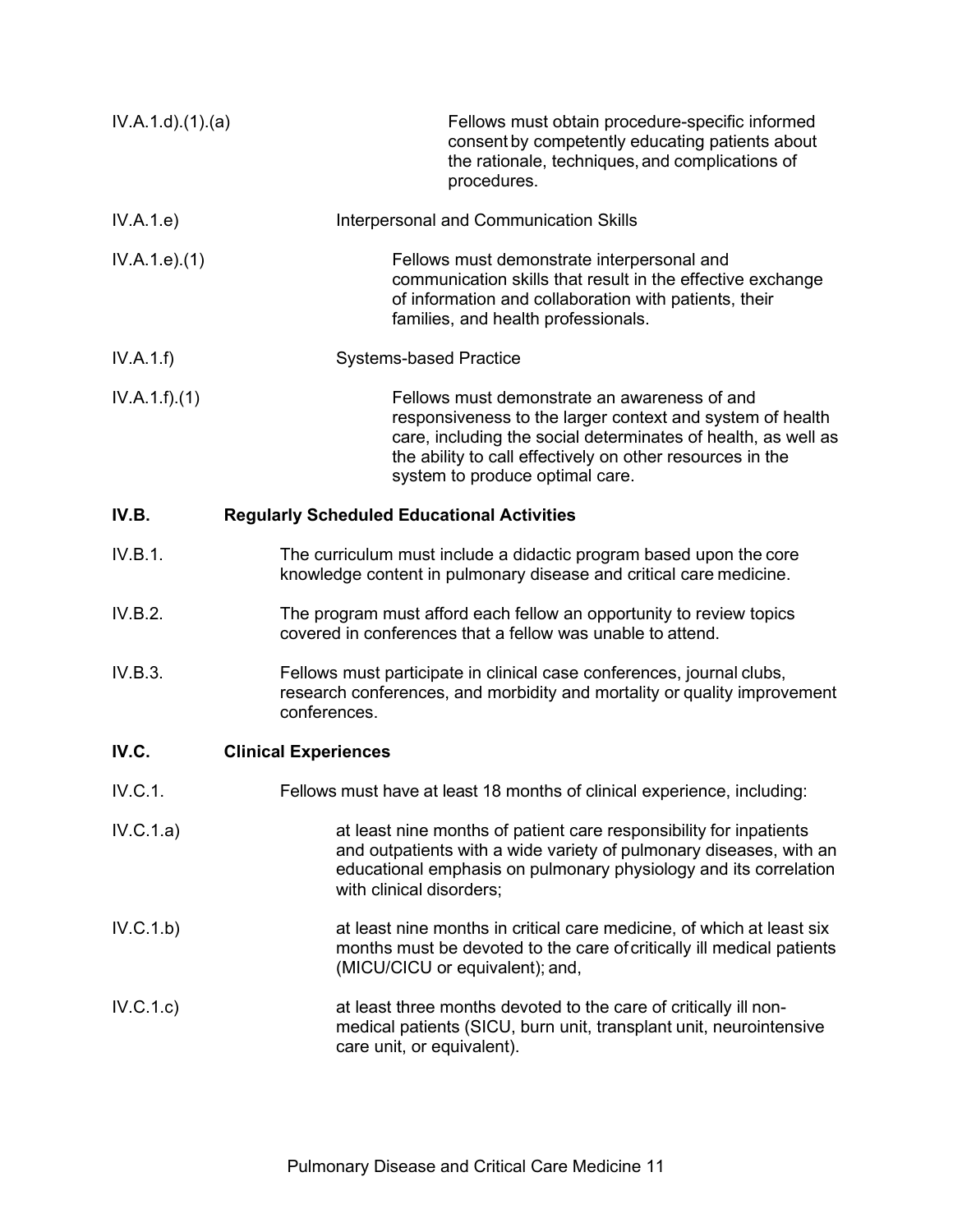| IV.C.1.c.1(1)     | This experience should consist of at least one month of<br>direct patient care activity, with the remainder being fulfilled<br>with either consultative activities or with direct care of such<br>patients. |
|-------------------|-------------------------------------------------------------------------------------------------------------------------------------------------------------------------------------------------------------|
| IV.C.2.           | Programs that are 36 months in length must have no more than 15<br>months of required intensive care unit experiences.                                                                                      |
| IV.C.3.           | Programs that are 48 months in length must have no more than 20<br>months of required intensive care unit experiences.                                                                                      |
| IV.C.4.           | Fellows must participate in training using simulation.                                                                                                                                                      |
| IV.C.5.           | Fellows must have experience in the role of a pulmonary disease<br>consultant in both the inpatient and outpatients settings and as a critical<br>care medicine consultant in the inpatient setting.        |
| IV.C.6.           | Fellow experiences must include:                                                                                                                                                                            |
| IV.C.6.a)         | continuing responsibility for both acutely and chronically ill<br>pulmonary patients to learn both the natural history of pulmonary<br>disease and the effectiveness of therapeutic programs;               |
| IV.C.6.b)         | managing adult patients with a wide variety of serious illnesses<br>and injuries requiring treatment in a critical care setting;                                                                            |
| IV.C.6.c)         | clinical experience in examination and interpretation of lung tissue<br>for infectious agents, cytology, and histopathology; and,                                                                           |
| IV.C.6.d)         | clinical experience in patient evaluation and management,<br>including for patients:                                                                                                                        |
| $IV.C.6.d$ $(1)$  | with genetic and developmental disorders of the respiratory<br>system, to include cystic fibrosis;                                                                                                          |
| $IV.C.6.d$ $.(2)$ | undergoing pulmonary rehabilitation;                                                                                                                                                                        |
| IV.C.6.d. (3)     | with trauma;                                                                                                                                                                                                |
| $IV.C.6.d$ $(4)$  | with neurosurgical emergencies;                                                                                                                                                                             |
| IV.C.6.d. (5)     | with critical obstetric and gynecologic disorders; and,                                                                                                                                                     |
| IV.C.6.d)(6)      | after discharge from the critical care unit.                                                                                                                                                                |
| IV.C.7.           | Fellows' clinical experience should include the placement of percutaneous<br>tracheostomies.                                                                                                                |
| IV.C.8.           | Fellows should have a structured continuity ambulatory clinic experience<br>that exposes them to the breadth and depth of pulmonary critical care<br>medicine.                                              |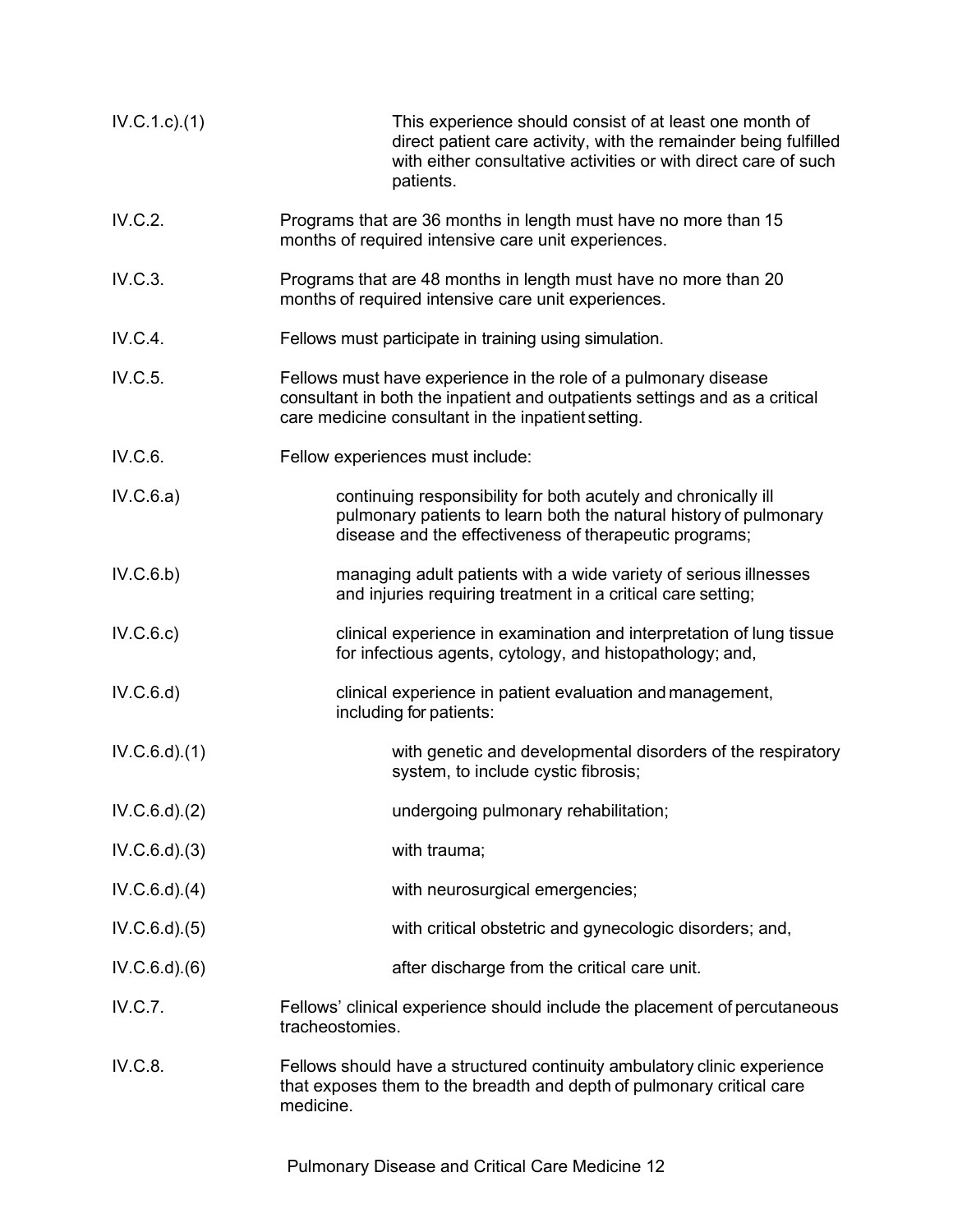| IV.C.8.a)    |                                                         | This experience should include an appropriate distribution of<br>patients of each gender and a diversity of ages.                                                                                                                                                                                           |  |
|--------------|---------------------------------------------------------|-------------------------------------------------------------------------------------------------------------------------------------------------------------------------------------------------------------------------------------------------------------------------------------------------------------|--|
| IV.C.8.b)    |                                                         | This experience should average one half-day each week<br>throughout the educational program.                                                                                                                                                                                                                |  |
| IV.C.8.b)(1) |                                                         | Up to six months may be exempted from ambulatory<br>experiences during MICU rotations, other time-intensive<br>rotations, or vacation                                                                                                                                                                       |  |
| IV.C.8.b)(2) |                                                         | Each fellow should be responsible, on average, for four to<br>eight patients during each half-day session.                                                                                                                                                                                                  |  |
| IV.C.8.c)    |                                                         | Fellows should be informed of the status of their continuity<br>patients when such patients are hospitalized, as clinically<br>appropriate.                                                                                                                                                                 |  |
| IV.D.        | <b>Scholarly Activity</b>                               |                                                                                                                                                                                                                                                                                                             |  |
| IV.D.1.      |                                                         | <b>Fellows' Scholarly Activity</b>                                                                                                                                                                                                                                                                          |  |
|              |                                                         | See International Foundational Requirements, Section IV.D.1.                                                                                                                                                                                                                                                |  |
| IV.D.2.      |                                                         | <b>Faculty Scholarly Activity</b>                                                                                                                                                                                                                                                                           |  |
| IV.D.2.a)    |                                                         | At least 50 percent of core faculty members, averaged over three<br>years, must demonstrate evidence of scholarship, including<br>obtaining peer-reviewed funding, or publishing original research,<br>review articles, editorials, or case reports in peer-reviewed<br>journals, or chapters in textbooks. |  |
| V.           | <b>Evaluation</b>                                       |                                                                                                                                                                                                                                                                                                             |  |
|              | See International Foundational Requirements, Section V. |                                                                                                                                                                                                                                                                                                             |  |
| VI.          |                                                         | The Learning and Working Environment                                                                                                                                                                                                                                                                        |  |
| VI.A.        | <b>Principles</b>                                       |                                                                                                                                                                                                                                                                                                             |  |
|              |                                                         | See International Foundational Requirements, Section VI.A.                                                                                                                                                                                                                                                  |  |
| VI.B.        | <b>Patient Safety</b>                                   |                                                                                                                                                                                                                                                                                                             |  |
|              |                                                         | See International Foundational Requirements, Section VI.B.                                                                                                                                                                                                                                                  |  |
| VI.C.        | <b>Quality Improvement</b>                              |                                                                                                                                                                                                                                                                                                             |  |

See International Foundational Requirements, Section VI.C.